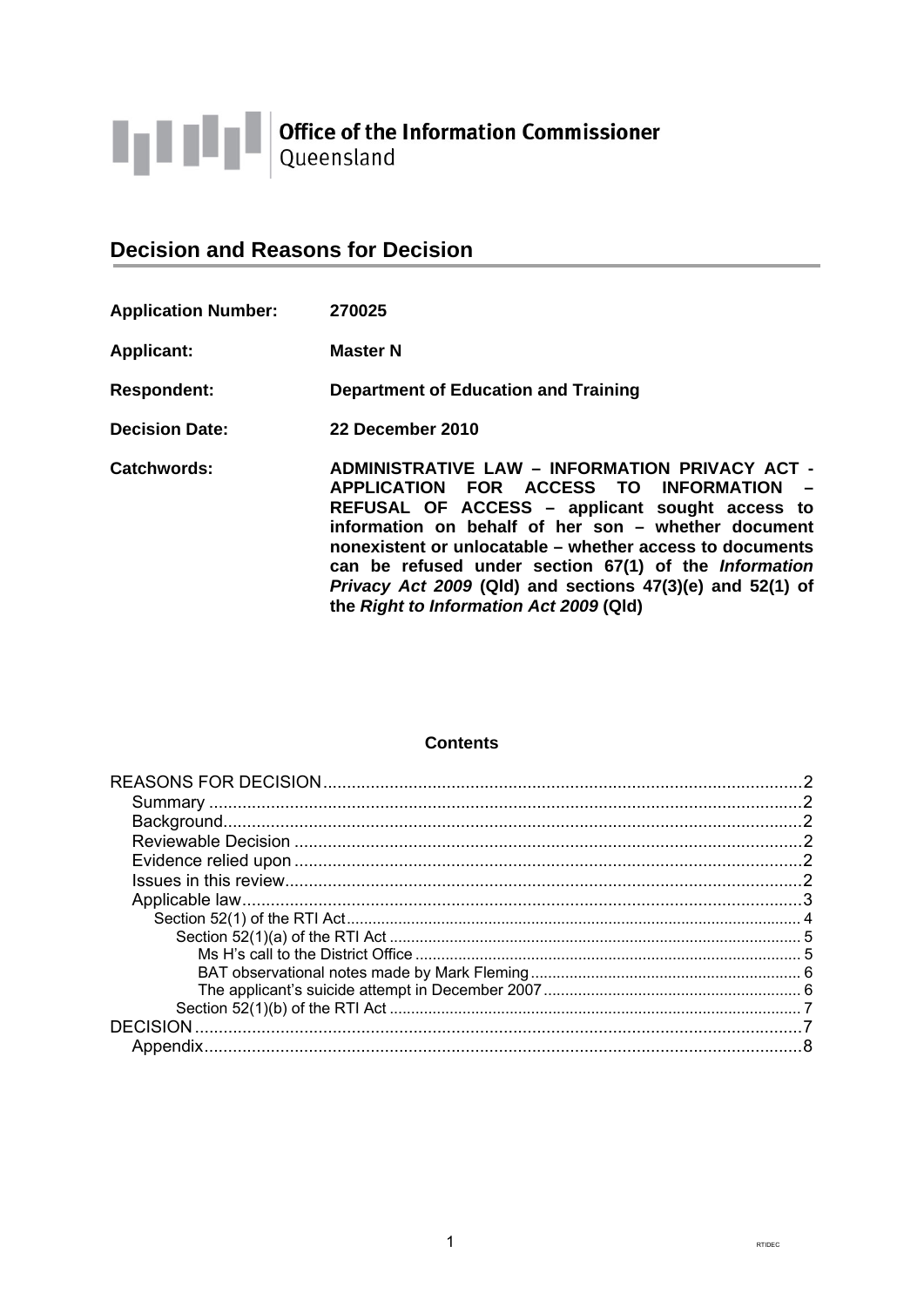# <span id="page-1-0"></span>**REASONS FOR DECISION**

#### **Summary**

- 1. Ms H applied to the Department of Education and Training (**Department**) on behalf of her son (the **applicant**)<sup>[1](#page-1-1)</sup> to access various documents relating to the applicant.
- 2. Having considered all the submissions and evidence before me, I am satisfied that in respect of the documents sought by the applicant under section 67(1) of the *Information Privacy Act 2009* (Qld) (**IP Act**) the Department is entitled to rely on section 52(1)(a) of the *Right to Information Act 2009* (Qld) (**RTI Act**) to refuse access to the documents under section 47(3)(e) of the RTI Act because the documents do not exist.

## **Background**

3. Significant procedural steps are set out in the Appendix.

## **Reviewable Decision**

4. The decision under review is the Considered Decision referred to in paragraph 2 of the Appendix.

## **Evidence relied upon**

- 5. In making my decision in this matter, I have taken the following into consideration:
	- the IP Application and the External Review Application
	- the Considered Decision
	- file notes of telephone conversations between staff members of this Office and Ms H during the course of this review
	- file notes of telephone conversations between staff members of this Office and the Department during the course of this review
	- correspondence received from the Department and Ms H during the course of this review
	- relevant sections of the IP and RTI Act
	- previous decisions of the Information Commissioner of Queensland and decisions and case law from other Australian jurisdictions as identified in this decision.

## **Issues in this review**

 $\overline{a}$ 

- <span id="page-1-3"></span>6. By letter dated 30 August [2](#page-1-2)010,<sup>2</sup> Ms H indicated that she (on behalf of the applicant) still sought access to documents in relation to:
	- a) her call to the District Office in November 2007

<span id="page-1-1"></span> $<sup>1</sup>$  In the Access Application Ms H applied for access to documents on behalf of her son in accordance</sup> with section 45 of the IP Act. Schedule 5 of the IP Act confirms that Ms H's son is the 'applicant' for the purpose of the Access Application.

<span id="page-1-2"></span> $2$  In response to Assistant Information Commissioner Corby's preliminary view.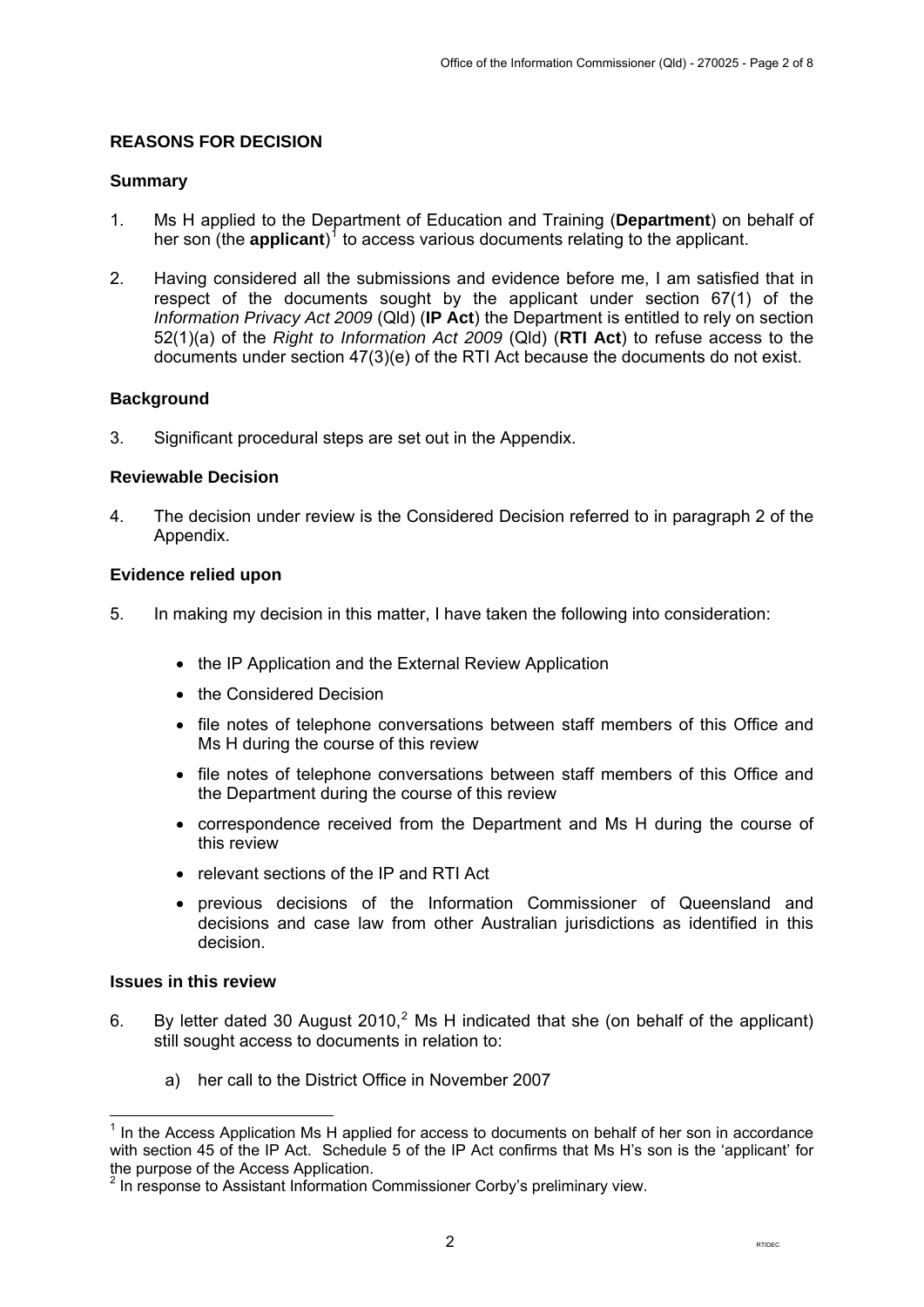- <span id="page-2-0"></span>b) Behaviour Advisory Team (**BAT**) observational notes made by Mark Fleming
- c) her son's suicide attempt in December 2007.
- 7. As Ms H's letter does not dispute any other matter considered in Assistant Information Commissioner Corby's preliminary view, I have proceeded on the basis that the only issue that remains to be addressed in this external review is the sufficiency of the Department's searches for the above documents.
- 8. Accordingly, the issues to be determined in this decision are whether there are reasonable grounds to be satisfied that:
	- the documents do not exist; or
	- the Department's searches for the documents have been satisfactory in the circumstances; and
	- access to the documents may be refused under section 52(1) of the RTI Act.

## **Applicable law**

- 9. Under section 40 of the IP Act, a person has a right to be given access to documents of an agency, to the extent they contain the individual's personal information.
- 10. Notwithstanding the right of access provision noted above, access may be refused to requested information under section 67(1) of the IP Act which provides:

#### *67 Grounds on which access may be refused*

- *(1) An agency may refuse access to a document of the agency and a Minister may refuse access to a document of the Minister in the same way and to the same extent the agency or Minister could refuse access to the document under the Right to Information Act, section 47 were the document to be the subject of an access application under that Act.*
- 11. Section 67(1) of the IP Act operates in conjunction with section 47 of the RTI Act which sets out grounds on which access to information may be refused. For the purpose of this review, the ground in section 47(3)(e) of the RTI Act is relevant as it concerns nonexistent or unlocatable documents:

#### *47 Grounds on which access may be refused*

- *… (3) On an application, an agency may refuse access to a document of the agency and a Minister may refuse access to a document of the Minister—* 
	- *… (e) because the document is nonexistent or unlocatable as mentioned in section 52; or*
	- *…*

#### 12. Section 52 of the RTI Act provides:

#### *52 Document nonexistent or unlocatable*

*(1) For section 47(3)(e), a document is nonexistent or unlocatable if—* 

*(a) the agency or Minister dealing with the application for access is satisfied the document does not exist; or* 

Example—

 *a document that has not been created* 

 *(b) the agency or Minister dealing with the application for access is satisfied—*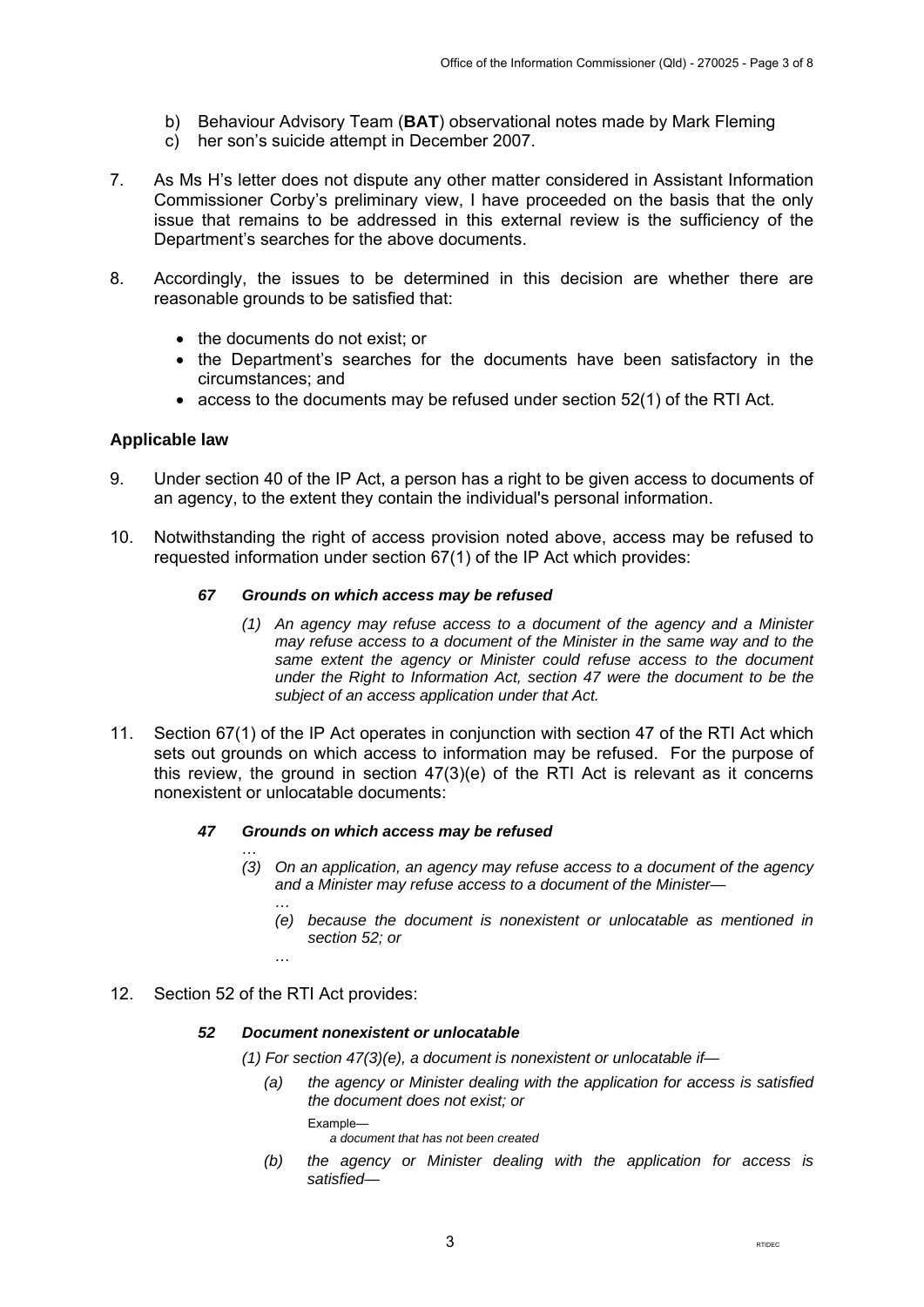- *(i) the document has been or should be in the agency's or Minister's possession; and*
- *(ii) all reasonable steps have been taken to find the document but the document can not be found.*
- <span id="page-3-0"></span>1[3](#page-3-1). Under the repealed<sup>3</sup> *Freedom of Information Act 1992* (Qld) (FOI Act), the equivalent of section  $52(1)$  of the RTI Act was section 28A of the FOI Act.<sup>[4](#page-3-2)</sup> In applying section 52(1) of the RTI Act, the principles relevant to the application of section 28A of the FOI Act are relevant.
- 14. In PDE and the University of Queensland<sup>[5](#page-3-3)</sup> (PDE) the Information Commissioner considered the application of section 28A of the FOI Act and stated that:

*Sections 28A(1) and (2) of the FOI Act address two different scenarios faced by agencies and Ministers from time to time in dealing with FOI applications: circumstances where the document sought does not exist and circumstances where a document sought exists (to the extent it has been or should be in the agency's possession) but cannot be located. In the former circumstance, an agency or Minister is required to satisfy itself that the document does not exist. If so satisfied, the agency or Minister is not required by the FOI Act to carry out all reasonable steps to find the document. In the latter circumstance an agency or Minister is required to satisfy itself that the document sought exists (to the extent that it has been or should be in the agency's possession) and carry out all reasonable steps to find the document before refusing access.* [6](#page-3-4)

- 15. In *PDE* the Information Commissioner also considered how an agency was to satisfy itself as to the non-existence of documents sought by an applicant and indicated that to be satisfied that a document does not exist, it is necessary for the agency to rely upon its particular knowledge and experience with respect to various key factors including:
	- the administrative arrangements of government
	- the agency structure
	- the agency's functions and responsibilities (particularly with respect to the legislation for which it has administrative responsibility and the other legal obligations that fall to it)
	- the agency's practices and procedures (including but not exclusive to its information management approach)
	- other factors reasonably inferred from information supplied by the applicant including:
		- the nature and age of the requested document/s
		- $\circ$  the nature of the government activity the request relates to.

# *Section 52(1) of the RTI Act*

16. In respect of the documents identified at paragraph [6](#page-1-3) above, the Department has indicated the documents are either nonexistent or unlocatable under section 52(1) of the RTI Act.

 $\frac{1}{3}$  As of 1 July 2009.

<span id="page-3-2"></span><span id="page-3-1"></span><sup>&</sup>lt;sup>4</sup> Section 52(1)(a) of the RTI Act is equivalent to section 28A(1) of the FOI Act and section 52(1)(b) of the RTI Act is equivalent to section 28A(2) of the FOI Act.

<span id="page-3-3"></span><sup>5</sup> Unreported, Queensland Information Commissioner, 9 February 2009.

<span id="page-3-4"></span><sup>&</sup>lt;sup>6</sup> At paragraph 34.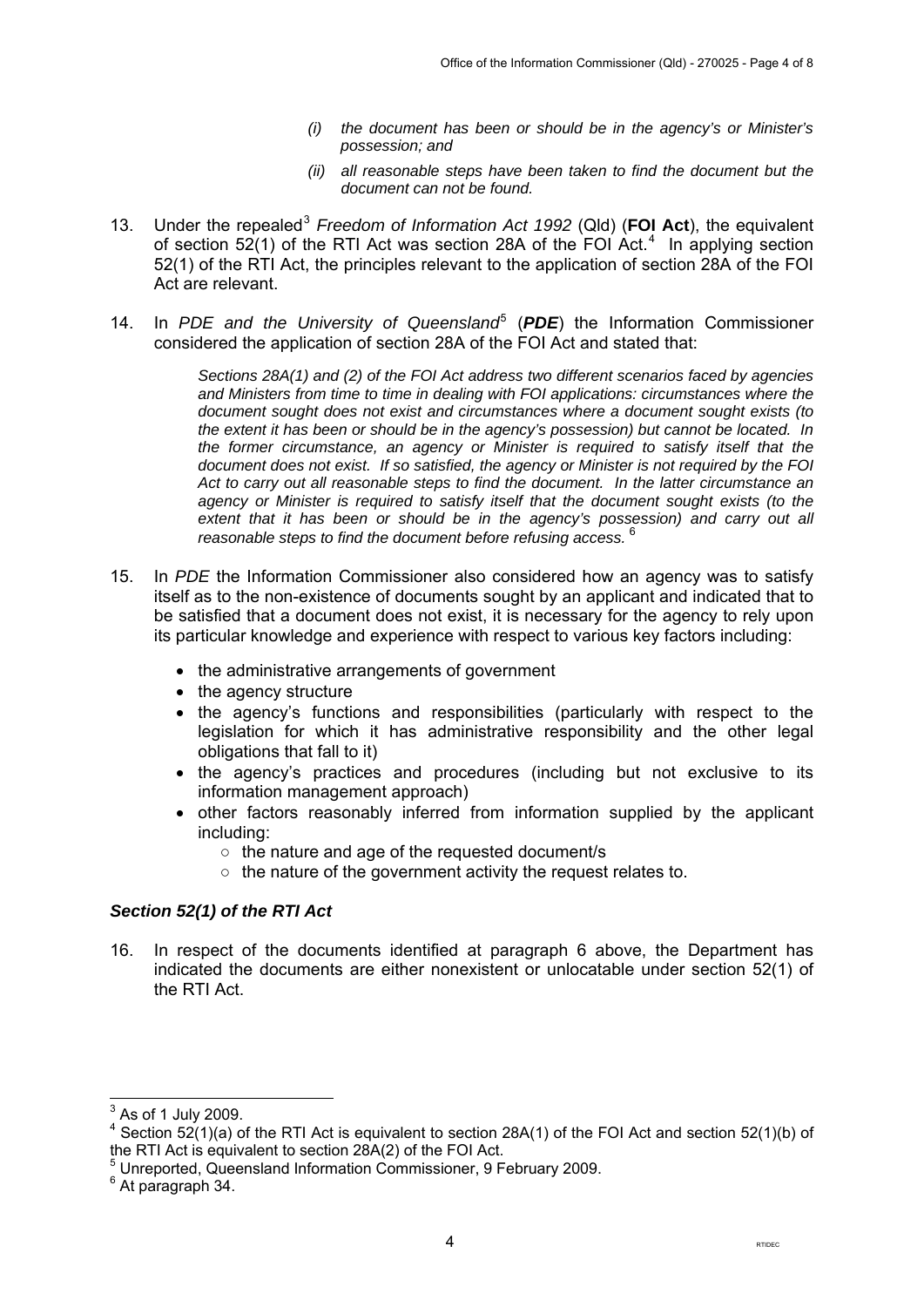- <span id="page-4-0"></span>17. An agency may refuse access to a document under section 52(1)(a) of the RTI Act if it is satisfied that the document does not exist.<sup>[7](#page-4-1)</sup>
- 18. For an agency to be entitled to refuse access to a document on the basis of section 52(1)(b) of the RTI Act, the questions to be answered are:
	- (i) are there reasonable grounds for the agency to be satisfied that the requested document has been or should be in the agency's possession?
	- (ii) has the agency taken all reasonable steps to find the document? $8$
- 19. I will firstly consider the application of section 52(1)(a) of the RTI Act in respect of the particular documents still being sought by the applicant.

# **Section 52(1)(a) of the RTI Act**

- 20. As noted above a claim under section 52(1)(a) of the RTI Act will only succeed if the agency is satisfied that the document does not exist.
- 21. Section 52(1)(a) of the RTI Act is silent on the issue of how an agency is to satisfy itself that a document does not exist. However, the Information Commissioner has previously indicated that in order to substantiate a conclusion that there are reasonable grounds to be satisfied that the document does not exist, it may be necessary for the agency or Minister to take all reasonable steps to locate the document sought.<sup>[9](#page-4-3)</sup>

## *Ms H's call to the District Office*

- 22. Ms H states that she made a call to the District Office in November 2007 regarding the BAT Team and refers to folio 5 (of file I) which states 'Mum complained at DO.'
- 23. Although I accept that folio 5 (of file I)<sup>[10](#page-4-4)</sup> confirms Ms H made contact with the District Office in 2007, it does not suggest nor substantiate that a document, by way of a record of the call was created by the Department.
- 24. In relation to this request, the Department conducted electronic and physical searches for the requested document/s at the District Office. Despite these searches the Department was unable to locate any further documents relating to this phone call.
- 25. Given the Department's searches for this document/s and the lack of evidence as to the existence of any further documents concerning this phone call, I am of the view that access to the documents sought may be refused under section 52(1)(a) of the RTI Act on the basis that the document does not exist.

<span id="page-4-1"></span><sup>-</sup><sup>7</sup> To be satisfied that a document does not exist under section 52(1)(a) of the RTI Act, section 52(2) of the RTI Act requires an agency or Minister to search its backup system for the prescribed documents if the agency or Minister considers the document has been kept in, and is retrievable from the backup system. As there is no evidence to suggest that the documents sought by Ms H are retrievable from a backup system, the Department is not obliged to carry out these searches.

<span id="page-4-2"></span><sup>&</sup>lt;sup>8</sup> See *PDE* at paragraph 44. In answering these questions, regard should be had to the circumstances of the case and the factors set out in paragraph 15

<sup>9</sup>

<span id="page-4-4"></span><span id="page-4-3"></span><sup>&</sup>lt;sup>9</sup> See *PDE* at paragraph 49.<br><sup>10</sup> Comprising student updates by the Guidance Officer for 2007 and 2008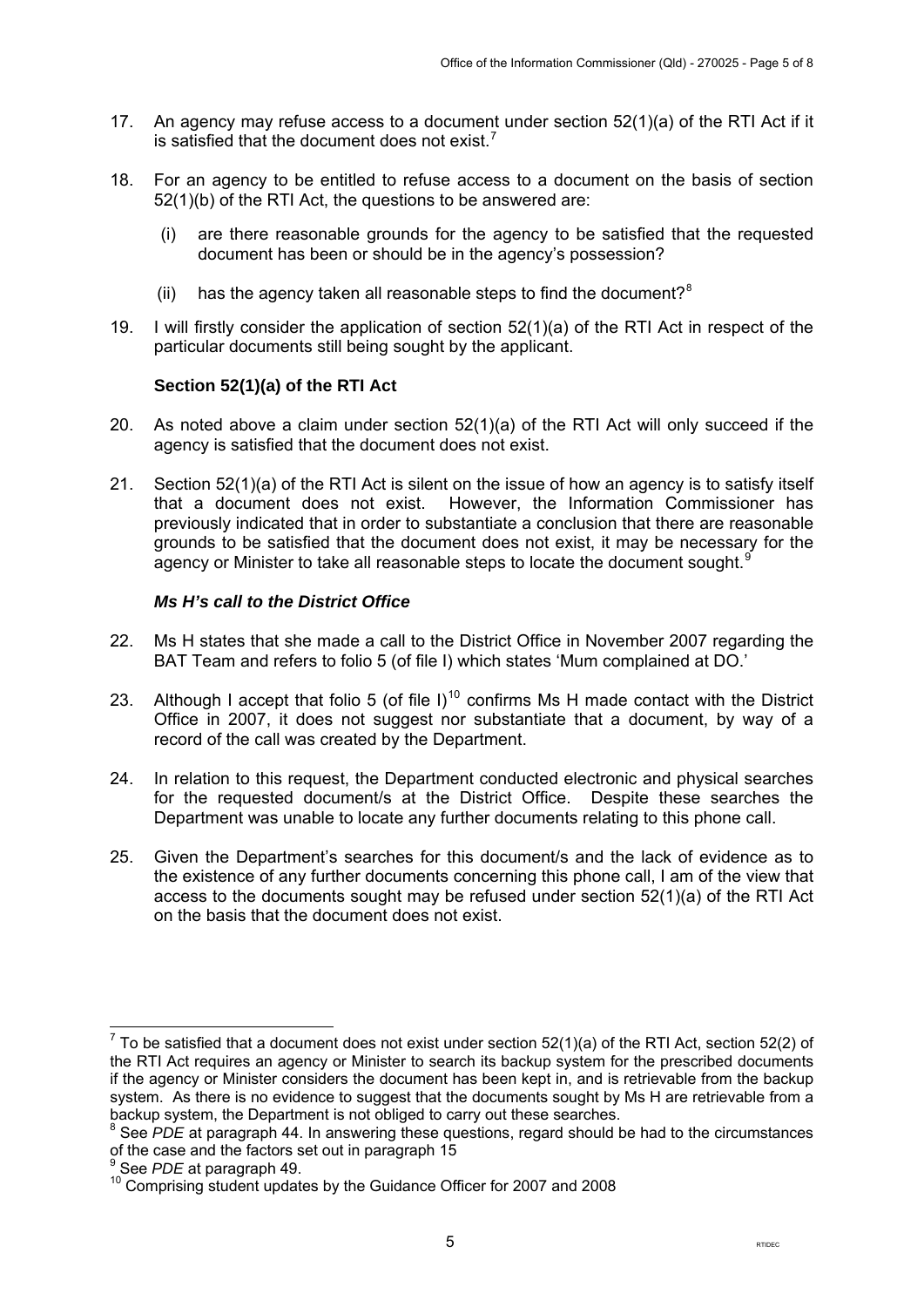# *BAT observational notes made by Mark Fleming*

- <span id="page-5-0"></span>26. Ms H requests notes and observations made by Mark Fleming (who works for BAT) and submits that a number of staff at the State School had informed her that Mark Fleming had been at the school in 2007 to observe her son.
- 27. Although folio 5 (of file I) states that BAT would work with the applicant and folio 14 (of file I) indicates that Mark Fleming was providing professional mentoring with some staff, neither document confirms that Mark Fleming was working with the applicant or that he made any notes or documented observations about the applicant.
- 28. During the course of this review the Department consulted Mark Fleming, who confirmed:
	- the applicant was not formally referred to him as a behaviour teacher at the relevant time
	- the school chose to provide support for the applicant via SEP (special education program) staff
	- he did not do a formal observation of the applicant.
- 29. Notwithstanding Mr Fleming's comments above, the Department conducted physical and electronic searches at the BAT office located at the State School. These searches located one document comprising a 'service summary 2006.' A copy of this document with irrelevant matter deleted was provided to Ms H during the course of the external review.
- 30. In the absence of any information to the contrary, I am satisfied that the specific document/s sought by Ms H do not exist and accordingly access may be refused under section 52(1)(a) of the RTI Act.

#### *The applicant's suicide attempt in December 2007*

- 31. Ms H seeks documentation about '[the applicant] cutting himself in class with a knife' also known as '[the applicant's] suicide attempt  $-$  December 2007.' She refers to a document dated 5 December 2007 as released to her by the Department during the course of this review which states "on a very recent occasion, [the applicant] was cutting himself in class with a knife and unexpectedly expressed that he wanted to kill himself."
- 32. Given the gravity of the described incident and the fact that an incident report was able to be located by the Department for a similar incident involving the applicant in 2008, the OIC requested that the Department provide further information on its searches for responsive documents.
- 33. In its response the Department confirmed that:
	- a) at the time of the alleged suicide attempt its policy for reporting risks of harm to students<sup>[11](#page-5-1)</sup> did not require the school to compile an incident report or specific documentation
	- b) the policy described at a) above was replaced on 25 January 2008 by policy SMS-PR-012 Student Protection which places different reporting requirements on state schools.

<span id="page-5-1"></span> $\overline{a}$ <sup>11</sup> HS-17 Student Protection.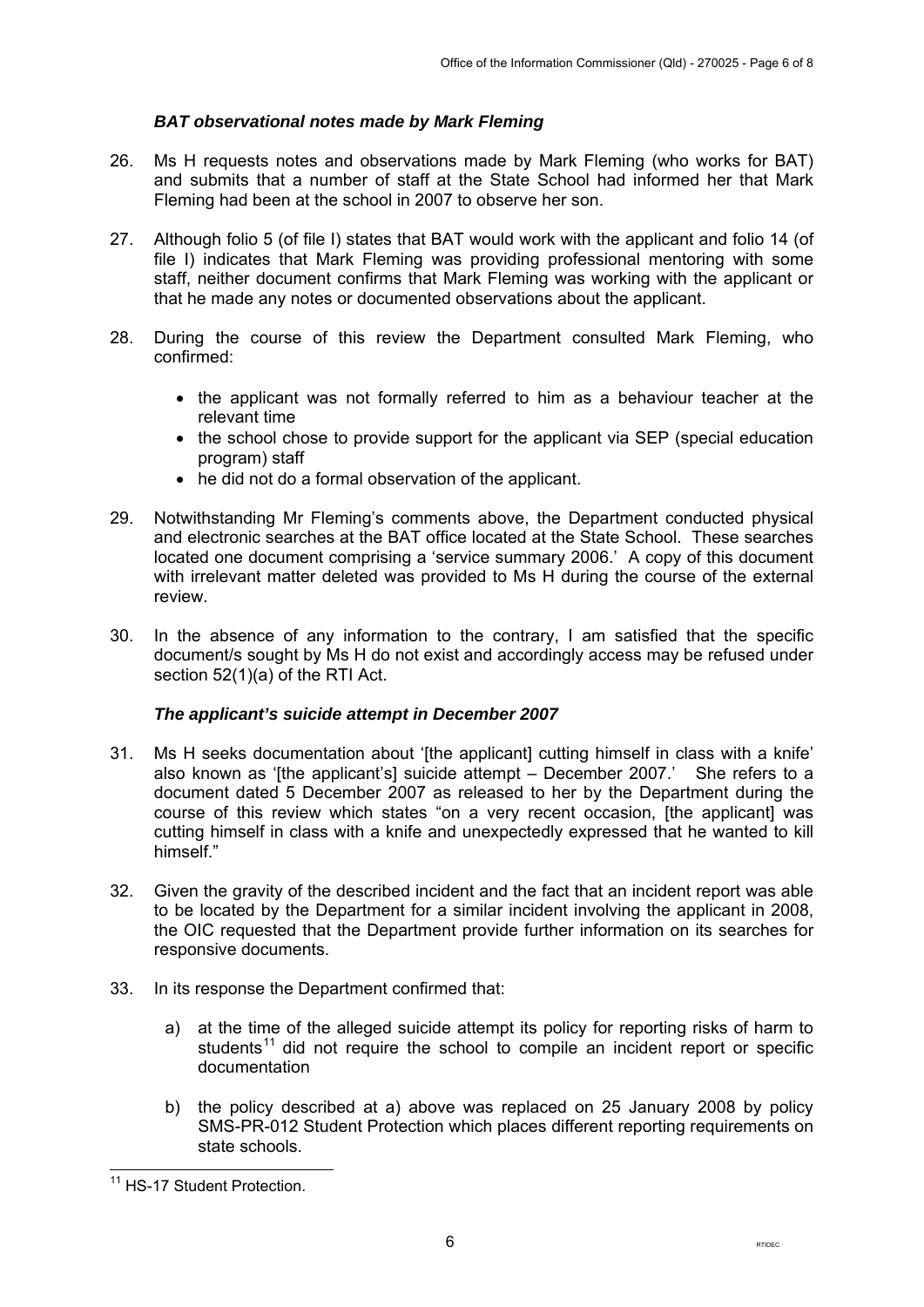- <span id="page-6-0"></span>34. Notwithstanding the fact that there was no obligation on the school to create an incident report or similar document at the relevant time, the Department undertook more detailed searches at the relevant school of all known places that records relevant to the request would be kept. No documents relating to the incident were able to be located in these searches.
- 35. I have reviewed the Department's policy:  $HS-17$  Student Protection<sup>[12](#page-6-1)</sup> and confirm it placed no obligation on a school to complete a formal reporting process in circumstances of student self harm. This may be contrasted with the position under policy SMS-PR-012 Student Protection which requires the completion of a standardised form that is then sent to the Executive Director (Schools), Student Services Division and in some cases, the Department of Child Safety.
- 36. Although it would be expected that formal documentation of such a serious incident would exist, in the absence of such a requirement at the relevant time, I am satisfied that the Department's searches for the responsive document were adequate. I consider that access to the document/s sought may be refused under section 52(1)(a) of the RTI Act on the basis that the document/s do not exist.

# **Section 52(1)(b) of the RTI Act**

37. Although it seems the Department has also relied on section 52(1)(b) of the RTI Act to refuse the applicant access to the requested documents, in view of my findings above concerning the application of section 52(1)(a) of the RTI Act, I do not consider a claim under section 52(1)(b) of the RTI Act is relevant in these circumstances given there is no evidence that the documents exist.

# **DECISION**

- 38. I affirm the reviewable decision and find that access can be refused to the documents under section 67(1) of the IP Act and sections  $47(3)(e)$  and  $52(1)(a)$  of the RTI Act on the basis that the documents sought do not exist.
- 39. I have made this decision as a delegate of the Information Commissioner, under section 145 of the RTI Act.

**\_\_\_\_\_\_\_\_\_\_\_\_\_\_\_\_\_\_\_\_\_\_\_\_**  Clare Smith **Right to Information Commissioner** 

**Date: 22 December 2010** 

<span id="page-6-1"></span> $\overline{a}$  $12$  Which commenced on 16 July 2006.